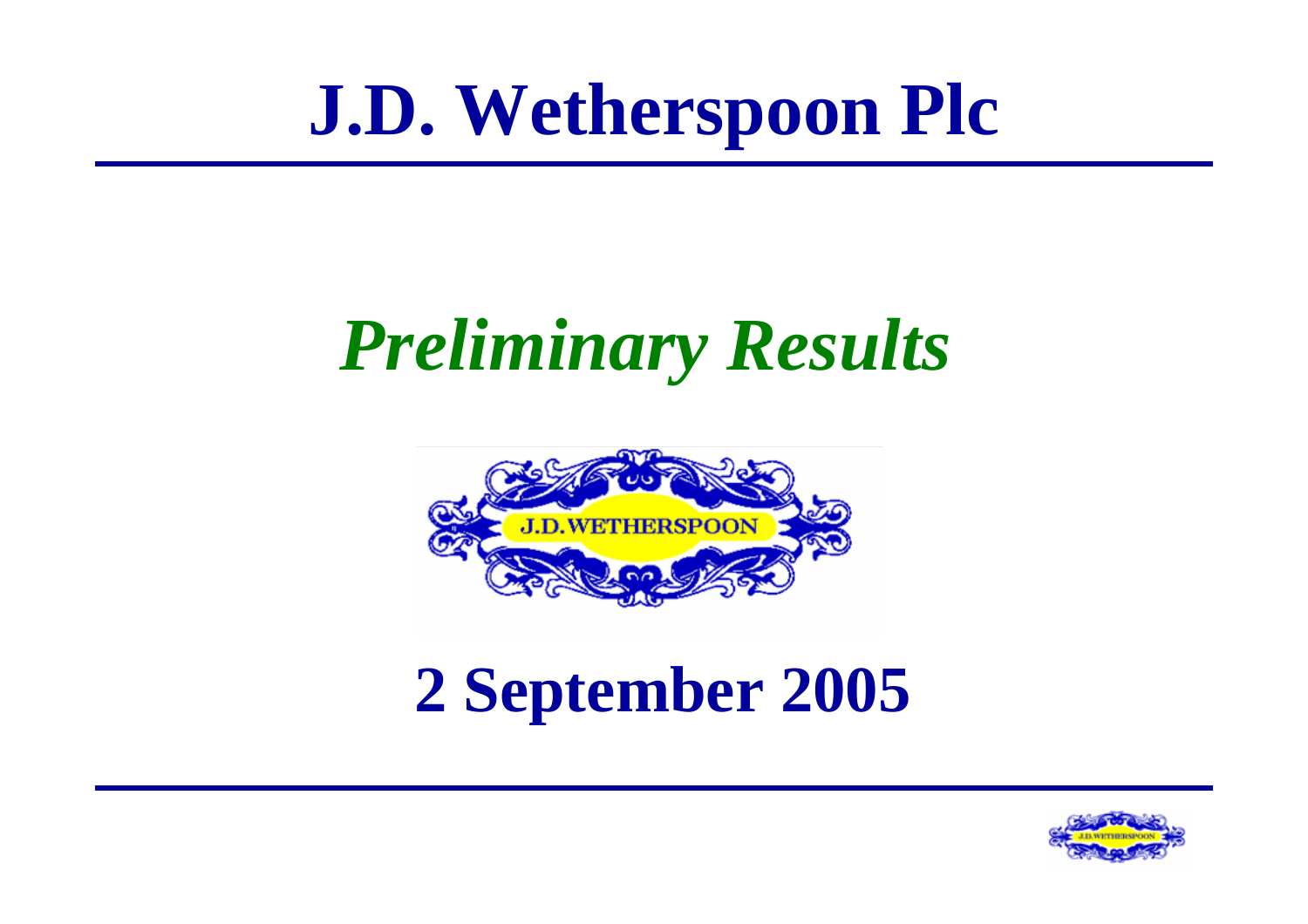### **Highlights -Twelve Months to 24 July 2005**

- Turnover up 3% to £809.9m
- Operating profit down 9% to £70.4m
- Profit before tax down 15% to £46.1m
- Earnings per share down 7% to 16.4p
- Free cash flow per share 37.1p (2004: 36.7p)
- Dividend per share increased by 10%

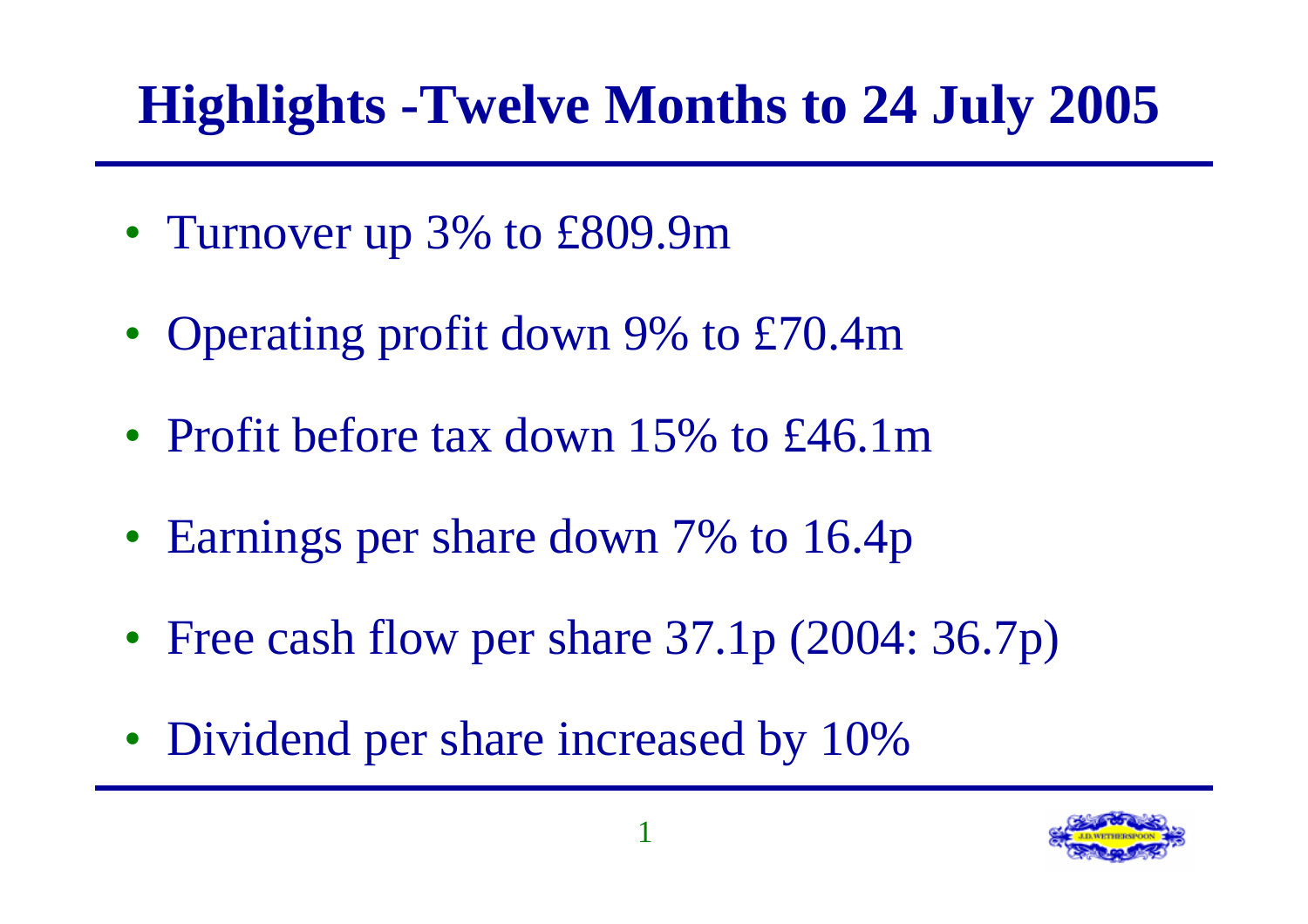#### **Openings- 2005 (13)**

Birmingham\* Bradford **Cardiff** CarlisleExeter\* Gatwick Airport Kendal\* \* Non-smoking

Liverpool Airport Peterborough\* Spalding\* St. Albans\* Stourbridge Swindon\*

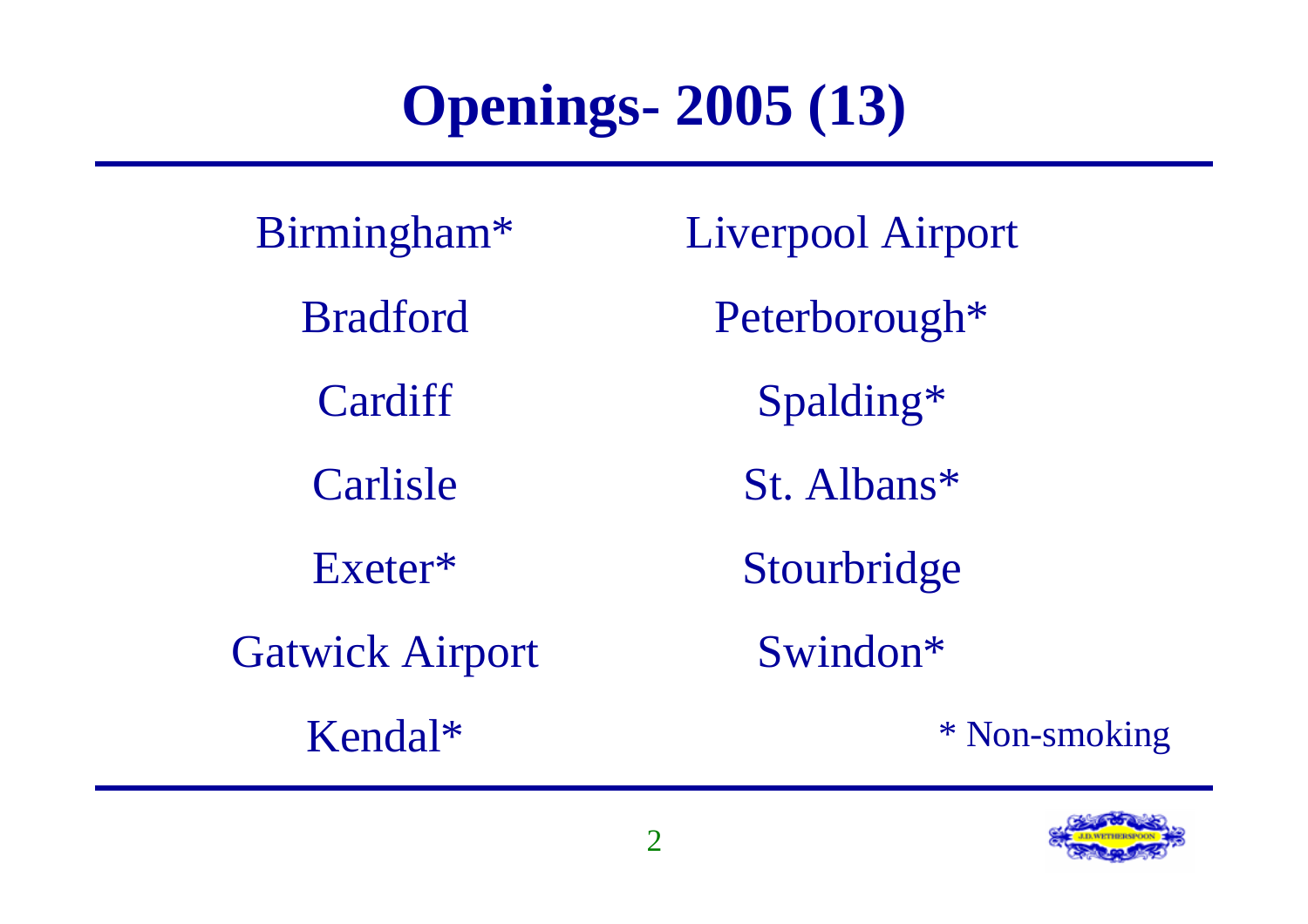#### **Average Sales Per Pub Week (including VAT)**



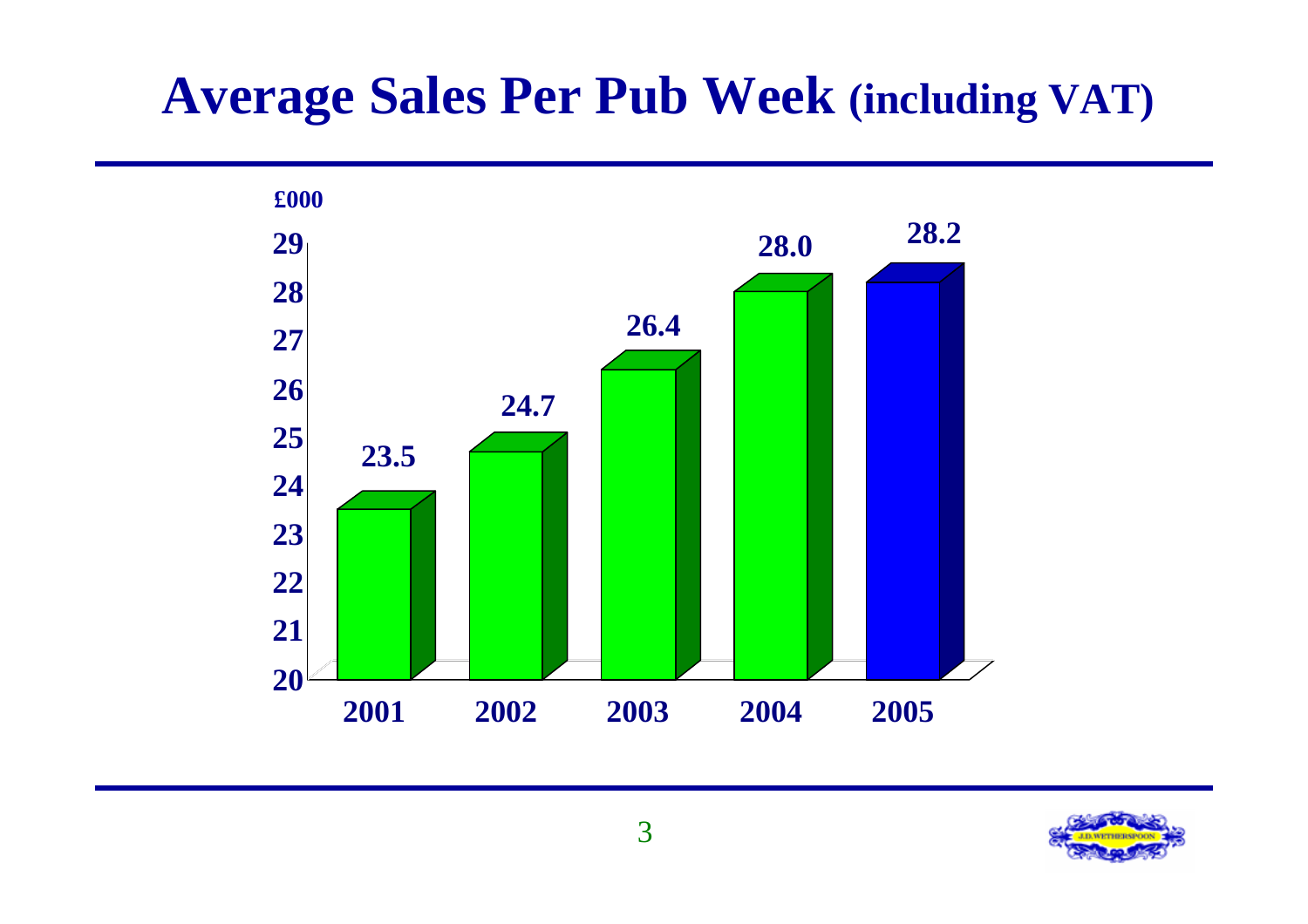#### **Like For Like Sales/Profits**

| $\frac{1}{2}$      | 2005                    | 2004 | 2003 | 2002 | 2001 |
|--------------------|-------------------------|------|------|------|------|
| Bar                | (1.4)                   | 2.9  | 2.1  | 3.5  | 6.2  |
| Food               | 2.1                     | 4.2  | 11.4 | 9.9  | 11.4 |
| <b>Total Sales</b> | (0.6)                   | 3.4  | 4.1  | 5.0  | 7.5  |
| <b>LFL Profits</b> | $(4.0)$ $(0.7)$ $(0.9)$ |      |      | 3.8  | 7.0  |

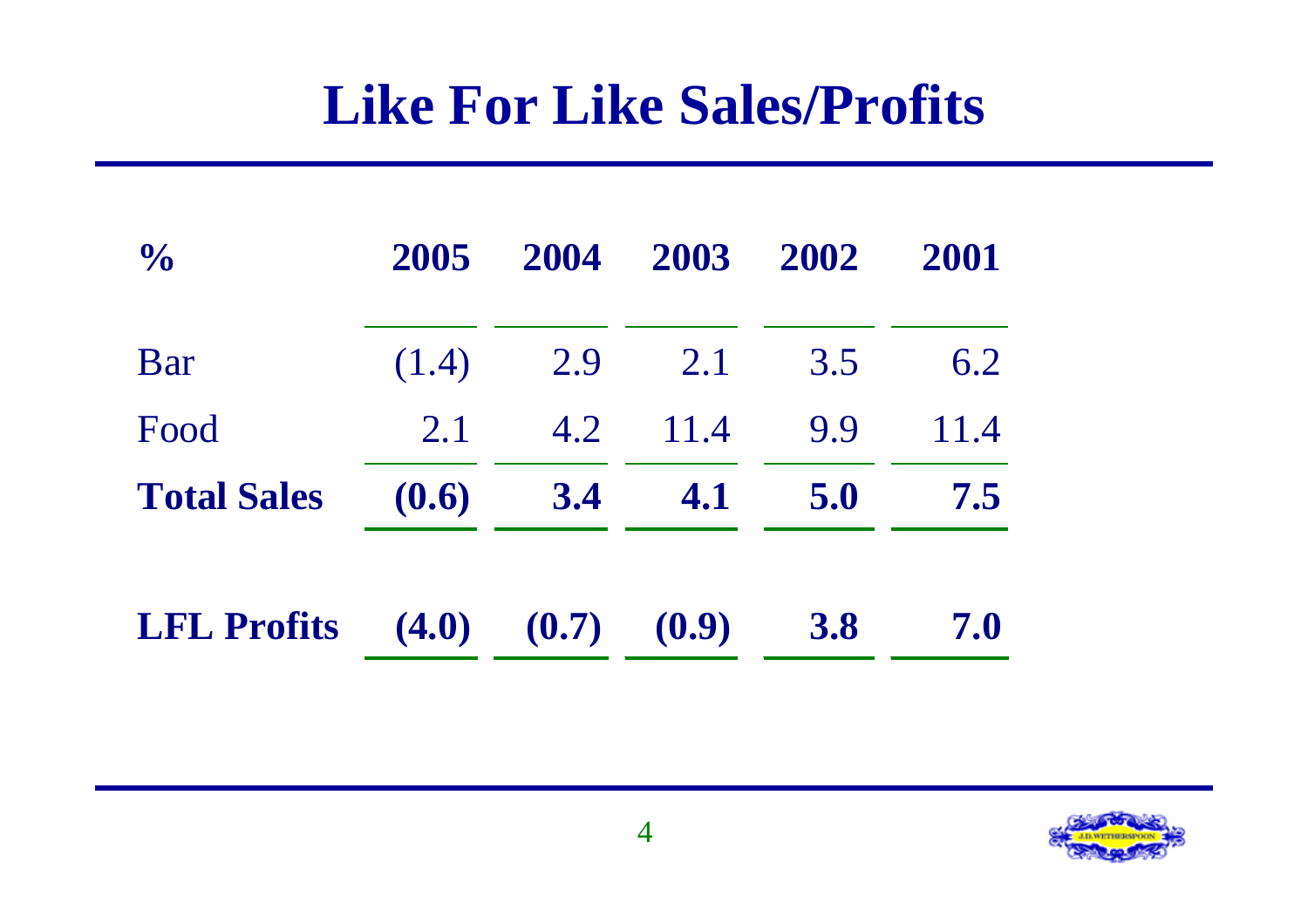# **Marketing**

- Lavazza— Italy's favourite coffee (70 beans/cup)
- Wine house wine biggest selling on-trade brand
- Cider 14 independent products (6 medal winners)
- Perry 20% of market (80% excluding Babycham)
- Pimms 200% increase in volumes
- Beer festivals National (>3 million pints) - Local microbreweries

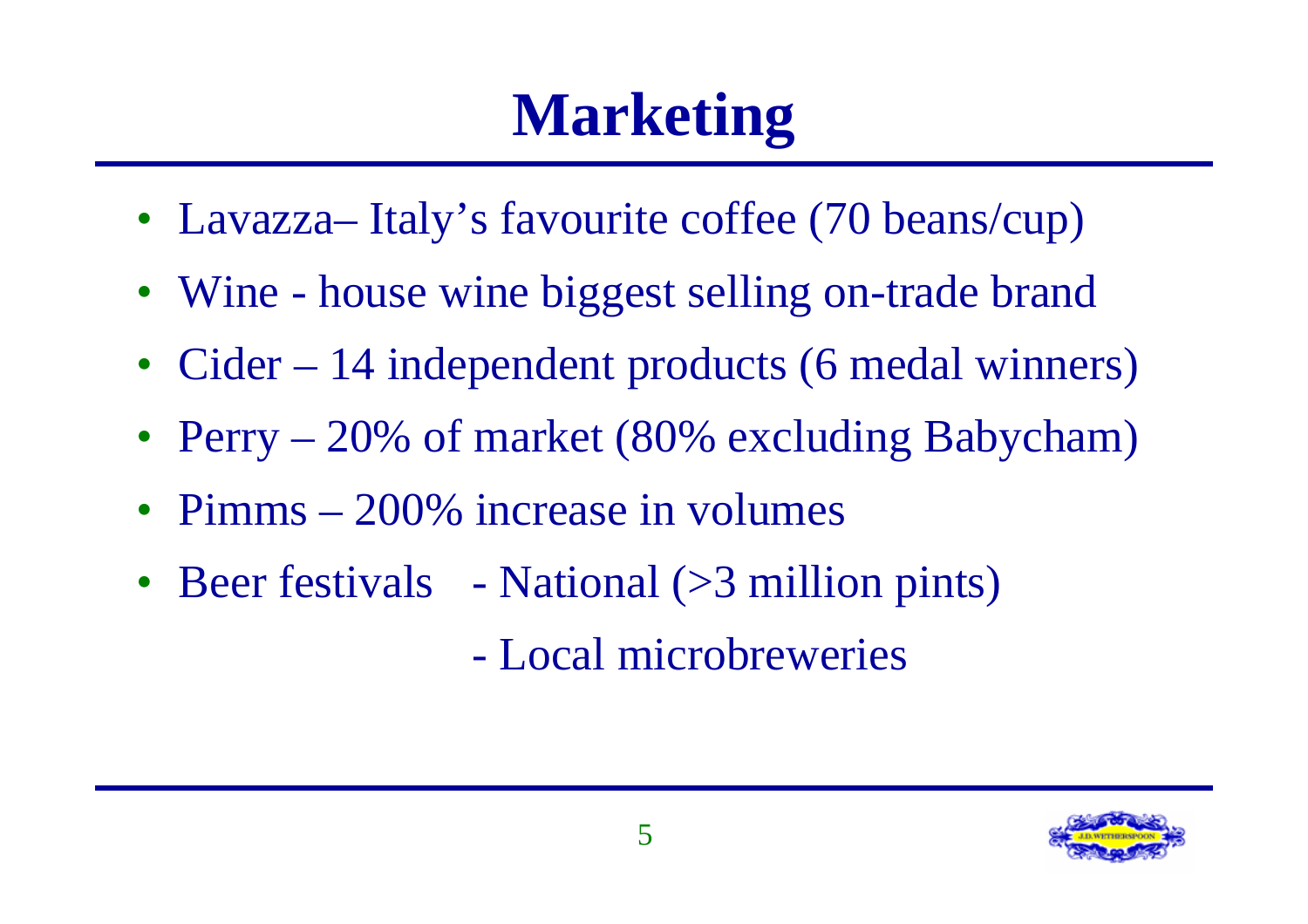# **Continued Food Development**

- Menu masters award for kids menu:
	- choice/ value/nutritional
- Local produce: Exmoor beef/Cumbrian lamb
- Enhanced menu trial:
	- paella/venison casserole/haddock florentine
- Being good/healthy options/five a day
- Continued success of club formats e.g.
	- steak club volumes  $(+60\%)$

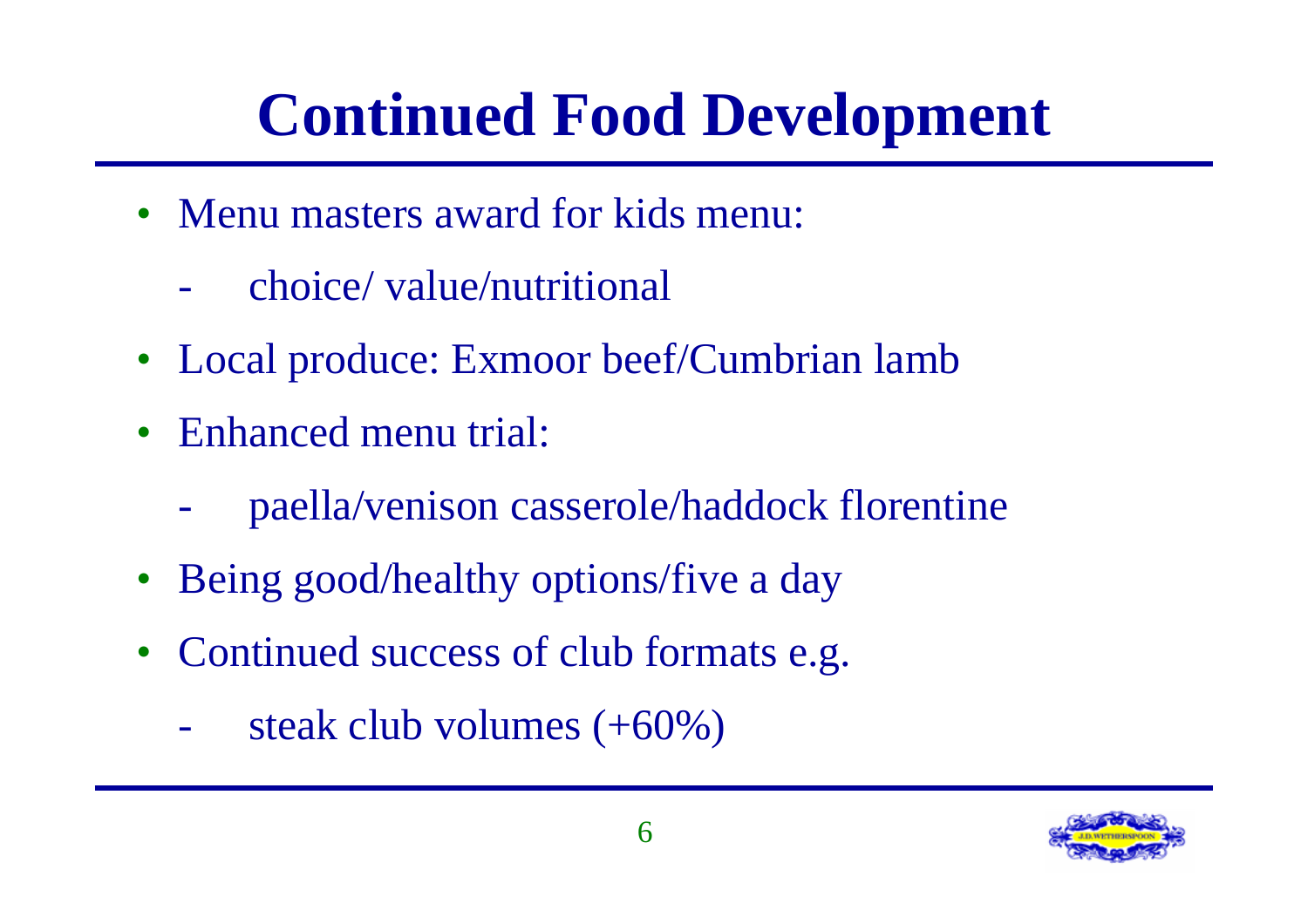# **Licensing Reform**

- 2005 costs £1.3 million + internal time
- 100% conversion applications made
- Extra hours trading

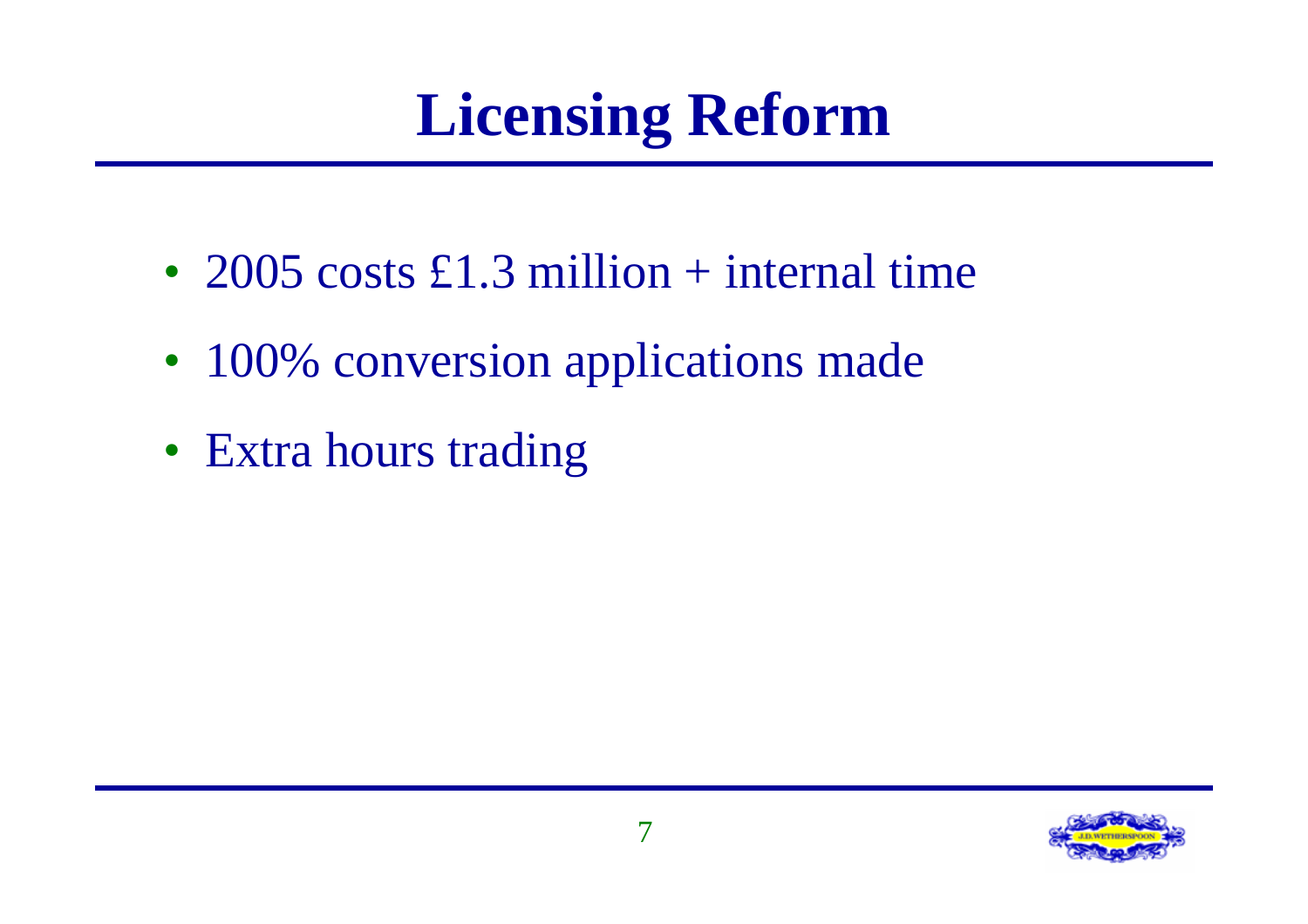# **Non-Smoking**

- 36 pubs at 31 August 2005
	- $-7$  new
	- 29 conversions
- Average cost of conversion £50-60k
- Target circa 50 by end of 2005
- Review progress early 2006

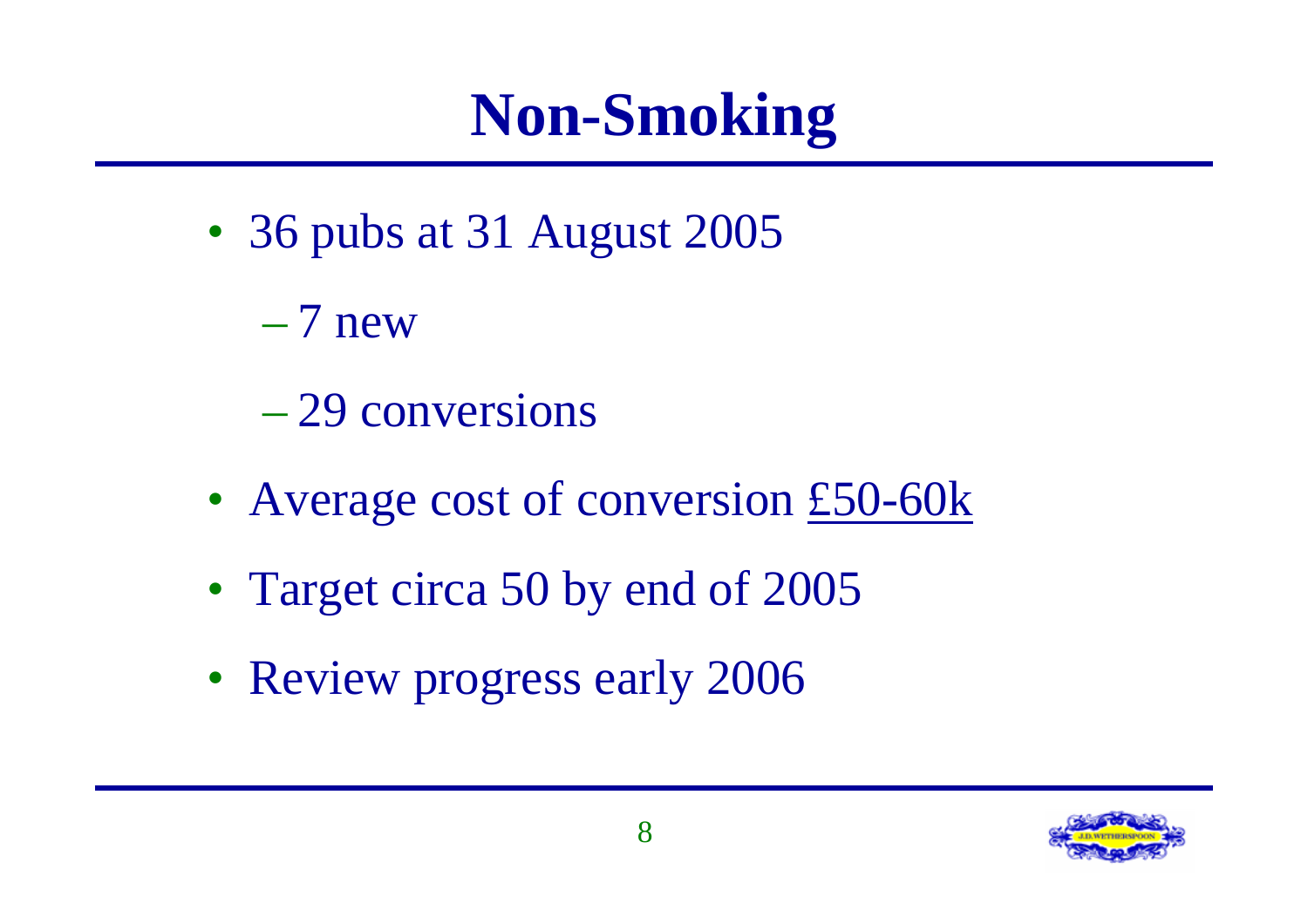## **Non-Smoking**

- August LFL sales minus 7%
- Operating margins high food mix
	- increase in labour costs
- Some smokers leave on change
- Build up new trade over time

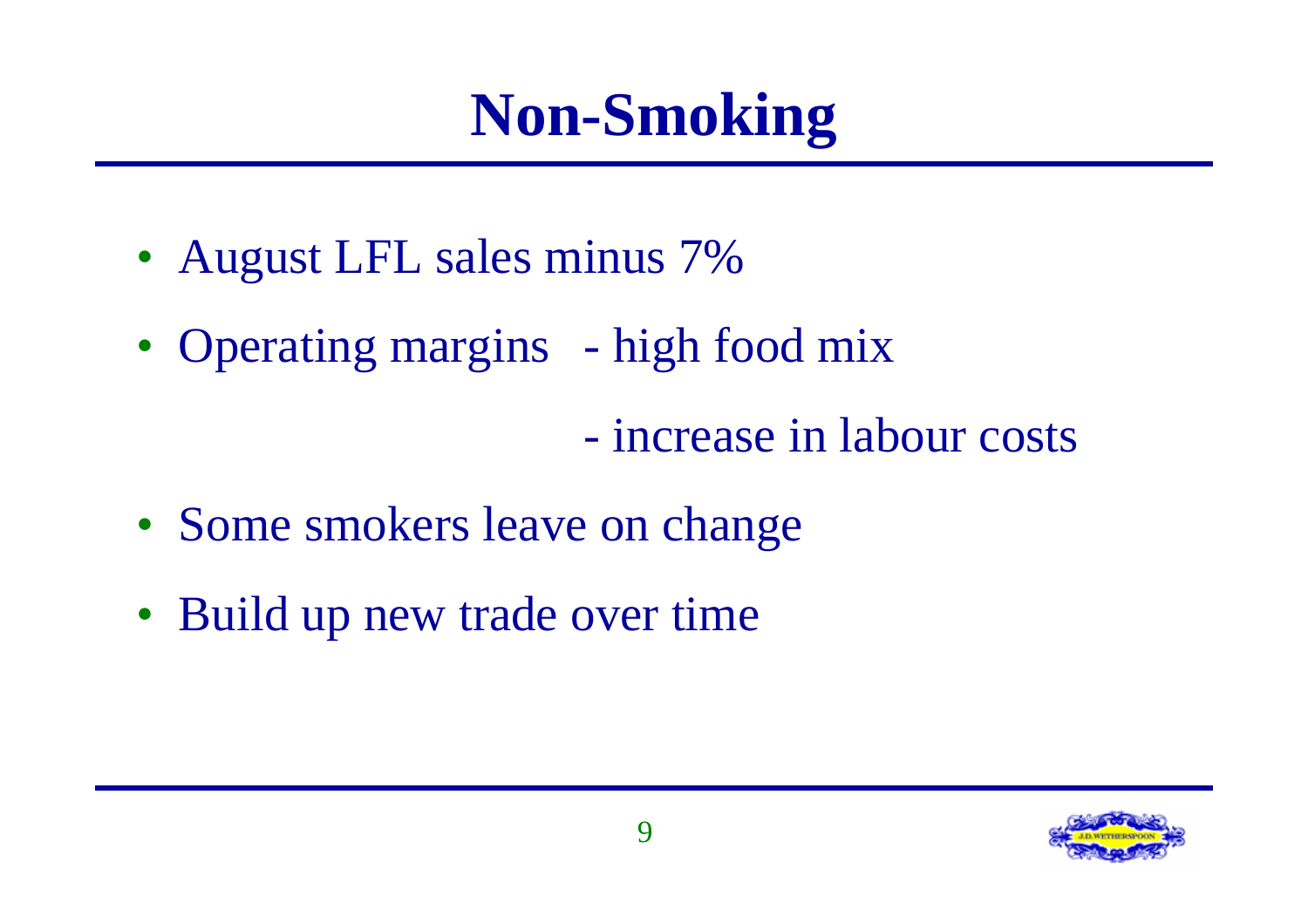#### **Sales**

- Weekly sales £28.2k
- Food mix 25%
- Machine sales 5%

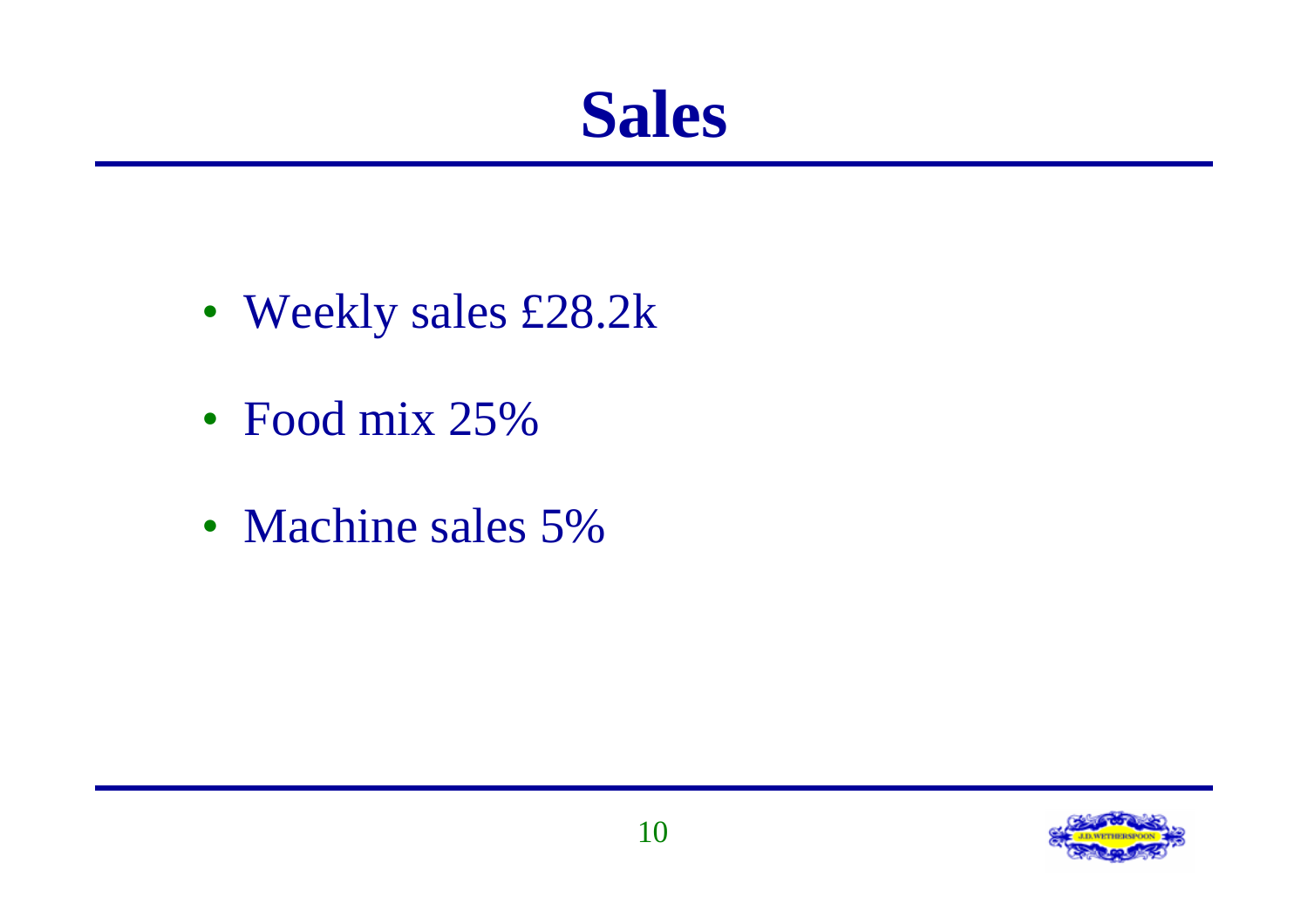### **Operating Margins - Summary**

|                             | 2005      |                        | 2004     |                        |
|-----------------------------|-----------|------------------------|----------|------------------------|
|                             | £000      | $%$ of<br><b>Sales</b> | £000     | $%$ of<br><b>Sales</b> |
| Turnover                    | 809,861   |                        | 787,126  |                        |
| <b>Pub Operating Profit</b> | 152,284   | <b>18.8</b>            | 154,920  | 19.7                   |
| <b>Head Office Costs</b>    | (31, 428) | (3.9)                  | (33,045) | (4.2)                  |
| Share incentive plan        | (985)     | (0.1)                  | (149)    |                        |
| Licensing reform costs      | (1,330)   | (0.2)                  | (150)    |                        |
| <b>EBITDA</b>               | 118,541   | 14.6                   | 121,576  | 15.5                   |
| Depreciation                | (48, 157) | (5.9)                  | (43,948) | (5.6)                  |
| <b>Operating Profit</b>     | 70,384    | 8.7                    | 77,628   | 9.9                    |
|                             |           |                        |          |                        |

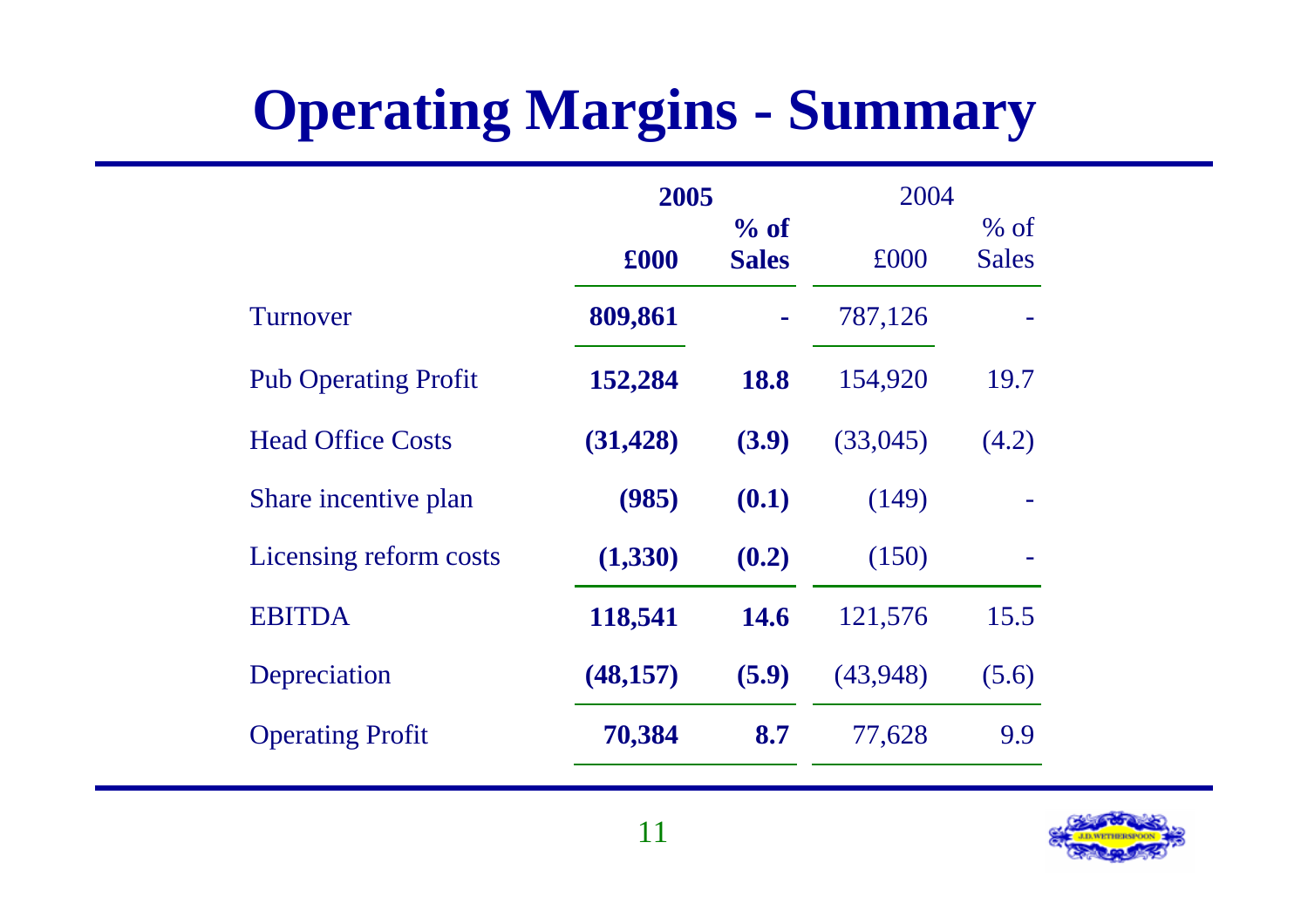#### **Costs**

- Staff costs
- Utilities (£4m increase)
- Repairs/capital re-investment
- HO costs

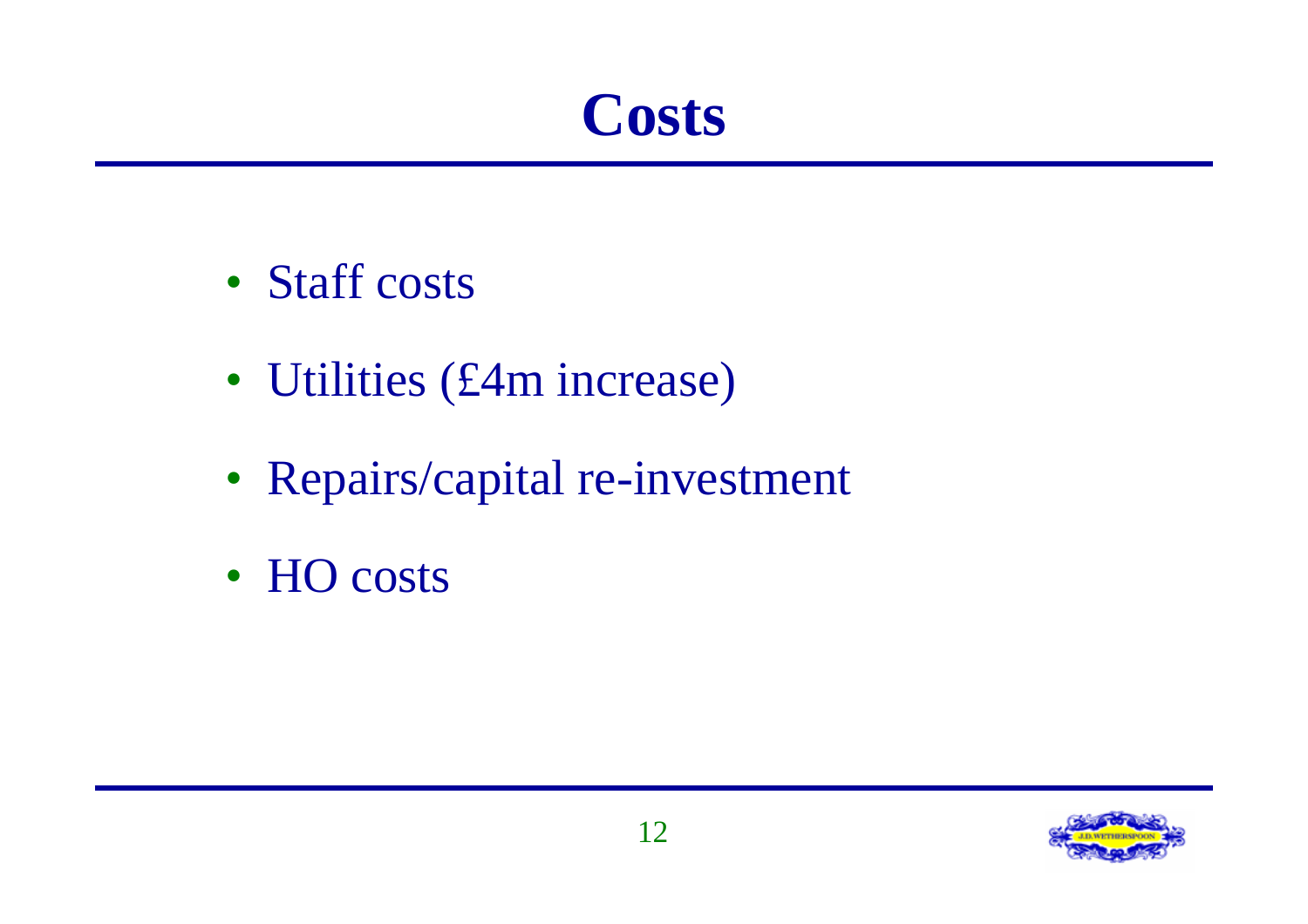#### **Cash Flow**

|                                        | 2005              | 2004     |
|----------------------------------------|-------------------|----------|
|                                        | £000              | £000     |
| Cash from operations                   | 123,460           | 128,874  |
| Interest and tax                       | (36,697)          | (33,251) |
| Investments in existing pubs           | (14, 173)         | (20,590) |
| Investment in own shares (SIP)         | (3,816)           | (1, 556) |
| Free cash flow                         | 68,774            | 73,477   |
| <b>Dividends</b>                       | (7,520)           | (7, 322) |
| Re-financing costs                     |                   | (1,325)  |
| Interest received                      | 3,555             |          |
| Disposal proceeds                      | 8,547             | 7,891    |
| Total investments in new pubs          | (24, 495)         | (54,056) |
| Cash flow before share capital changes | 48,861            | 18,665   |
| <b>Share buybacks</b>                  | (45, 718)         | (48,583) |
| Issue of new shares                    | 271               | 1,219    |
| Movement in net debt                   | 3,414             | (28,699) |
| Free cash flow per share               | 37.1 <sub>p</sub> | 36.7p    |

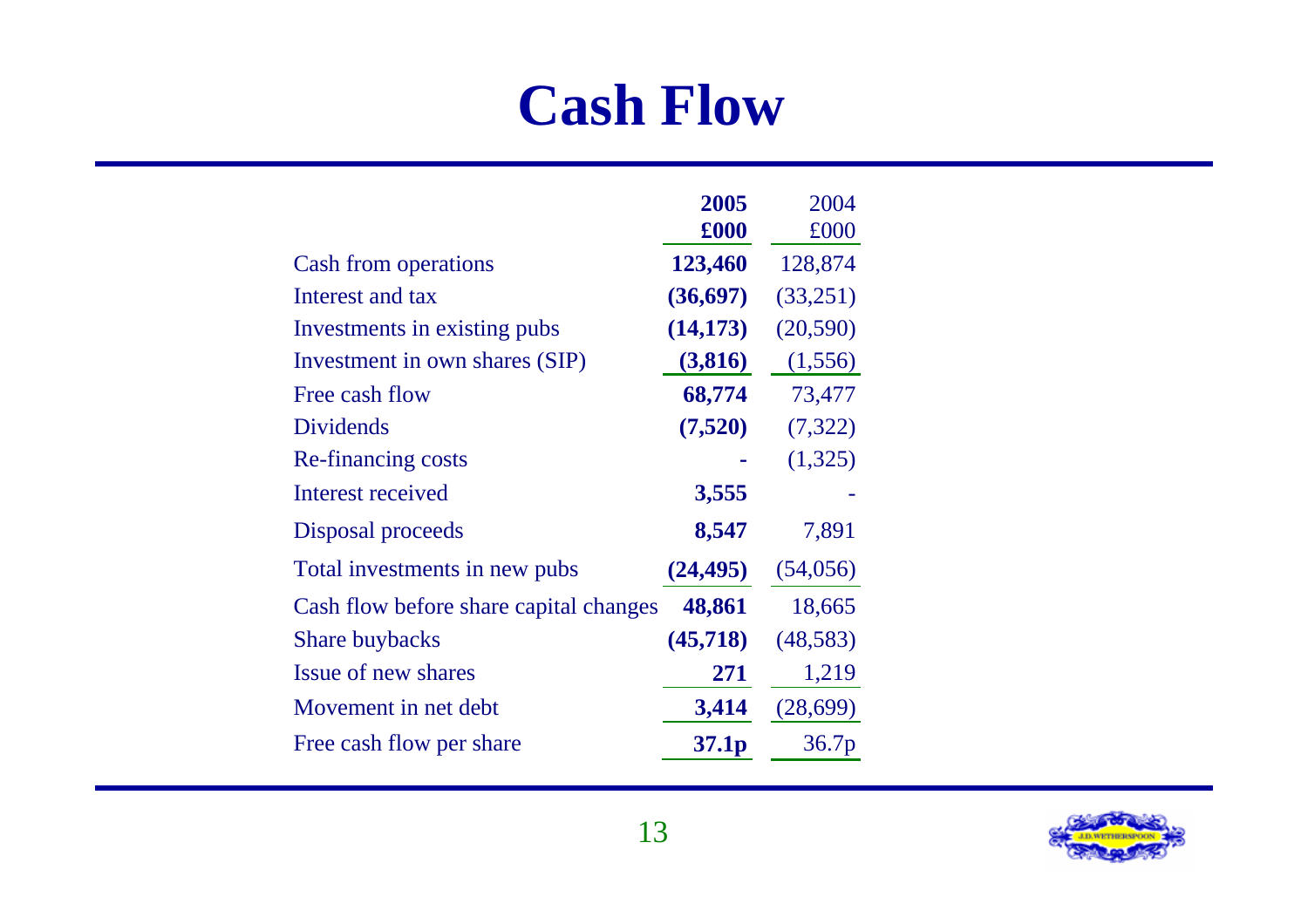#### **Financial - Funding**

|                                        | 2005 | 2004 |
|----------------------------------------|------|------|
| Net debt / EBITDA                      | 2.8  | 2.8  |
| Gearing $(\% )$ – post FRS19           | 129  | 117  |
| $-$ pre FRS19                          | 102  | 95   |
| Interest cover (times)                 | 2.9  | 3.3  |
| Fixed charge cover (times) - statutory | 1.6  | 1.8  |
| - excluding<br>depreciation            | 2.3  | 2.4  |

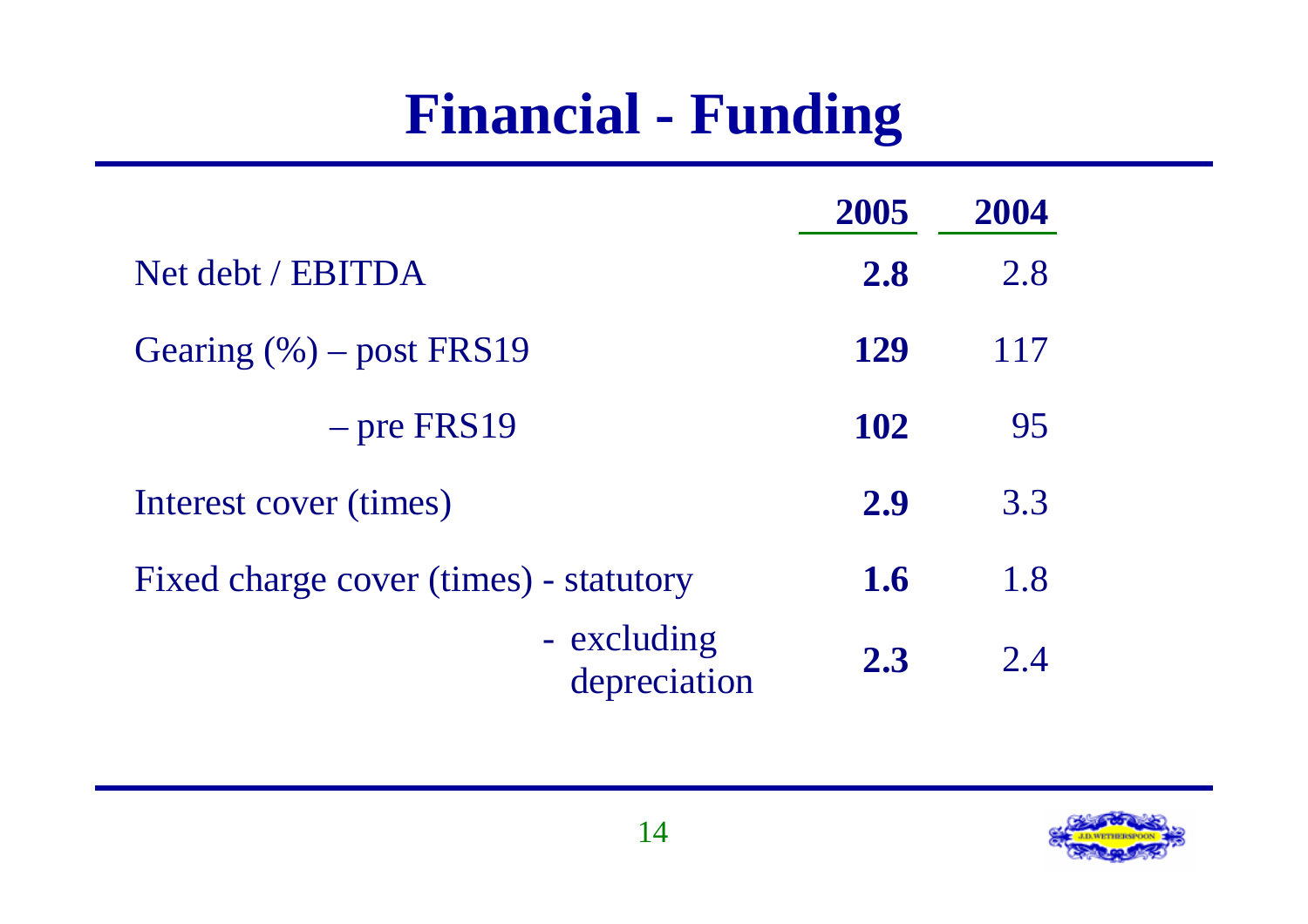#### **ROC/CROCCE/ROE**

|                         | 2005     | 2004  |
|-------------------------|----------|-------|
| • P&L return on capital | 8.8%     | 9.3%  |
| $\bullet$ Crocce        | $12.0\%$ | 12.6% |
| • P&L return on equity  | $10.6\%$ | 11.4% |
| • Cash return on equity | $14.9\%$ | 15.8% |

Detailed calculations included in appendix D

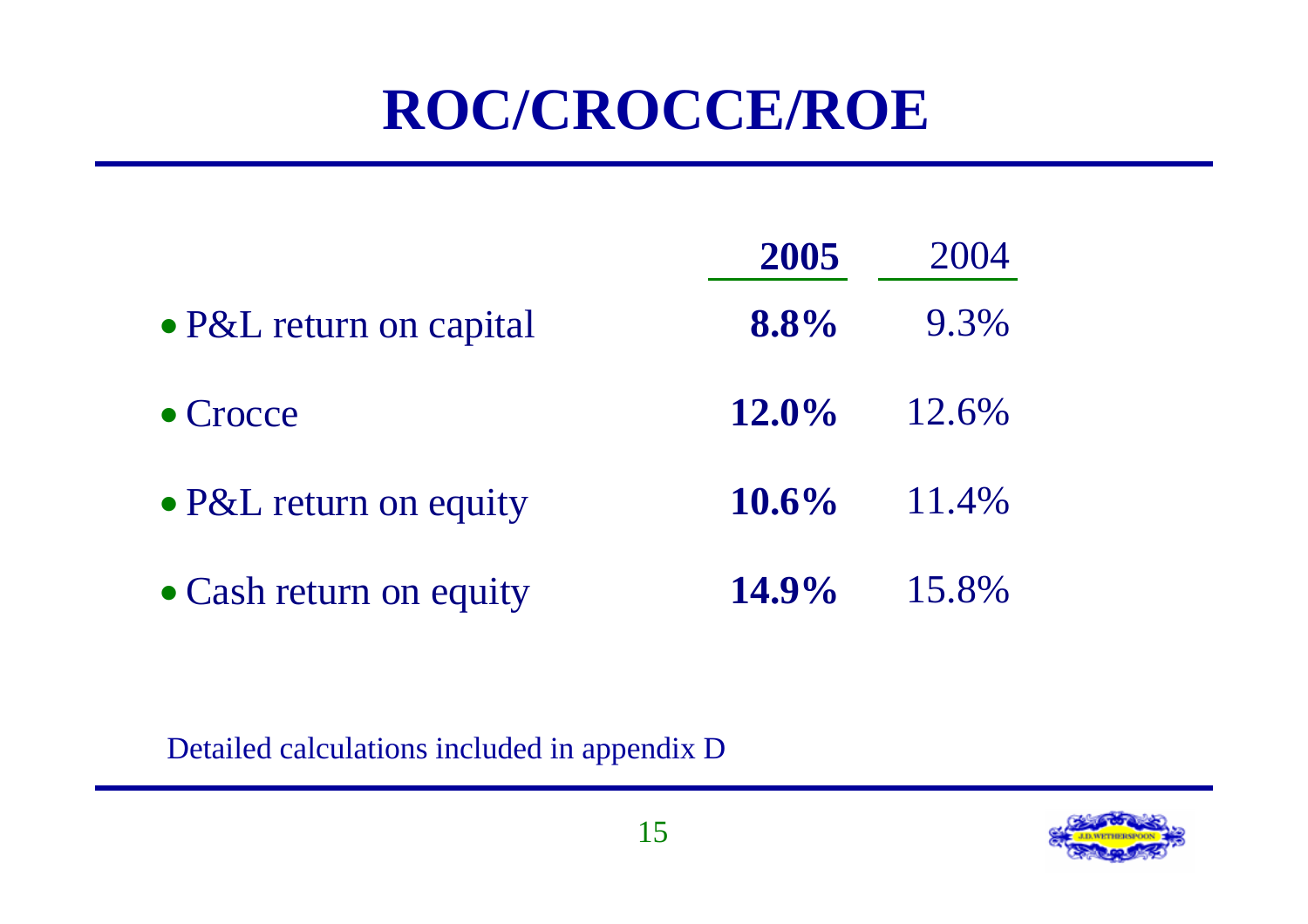### **Exceptional Items**

| • Loss on disposal (8 pubs)  | 2,306   |
|------------------------------|---------|
| • Distribution               | 2,984   |
| • Impairment of trading pubs | 1,068   |
| • Restructuring              | 859     |
| • Non-trading properties     | 163     |
|                              | £7.380k |

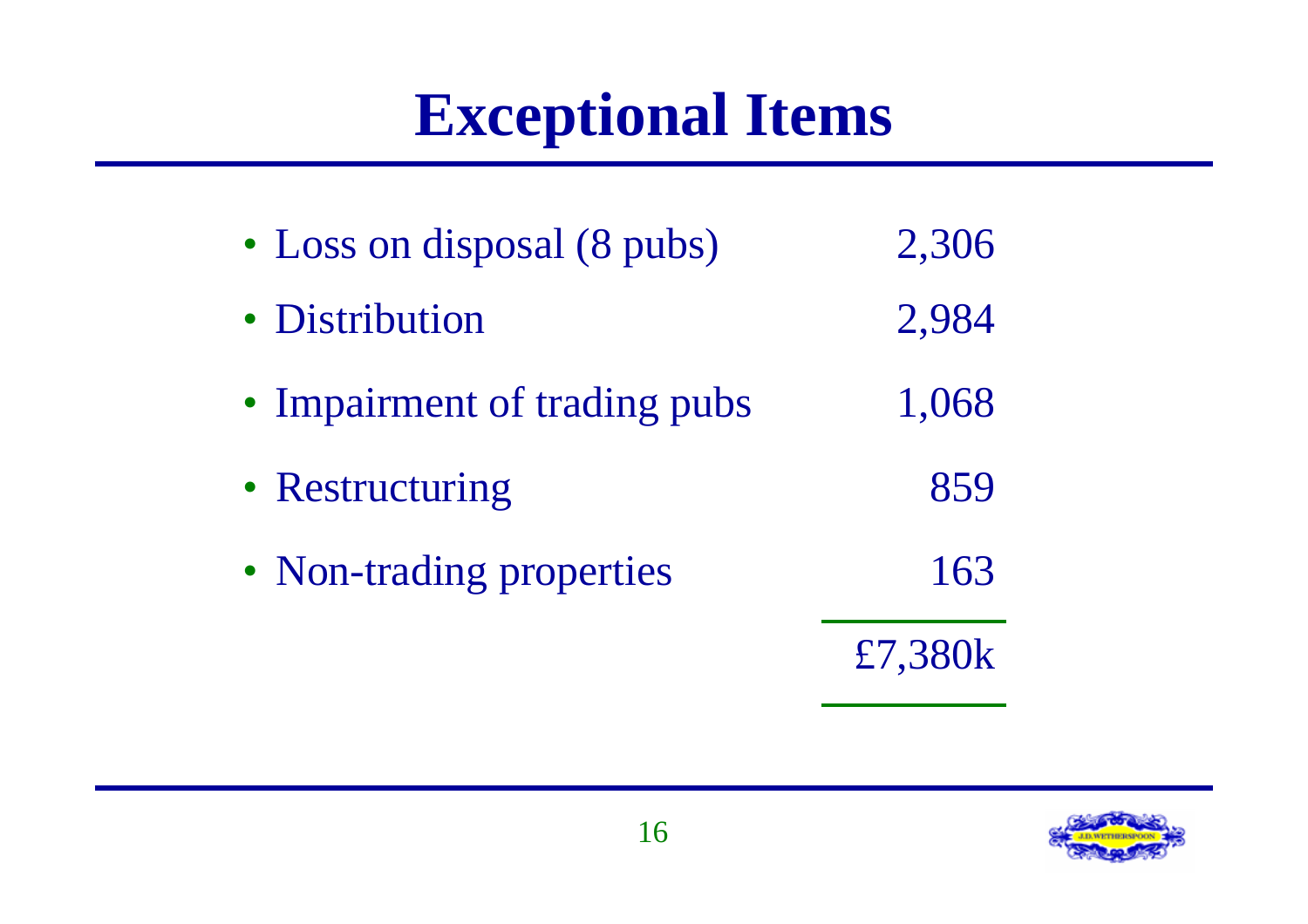#### **IFRS**

| <b>No Issues</b>     | <b>Will Impact</b>                | <b>Possible</b>          |  |  |
|----------------------|-----------------------------------|--------------------------|--|--|
| • Pensions           | Deferred tax on<br>property gains | Interest rate<br>hedging |  |  |
| <b>Share options</b> | • No accrued dividends            | • Leases                 |  |  |
| Goodwill             | Lease incentives                  |                          |  |  |

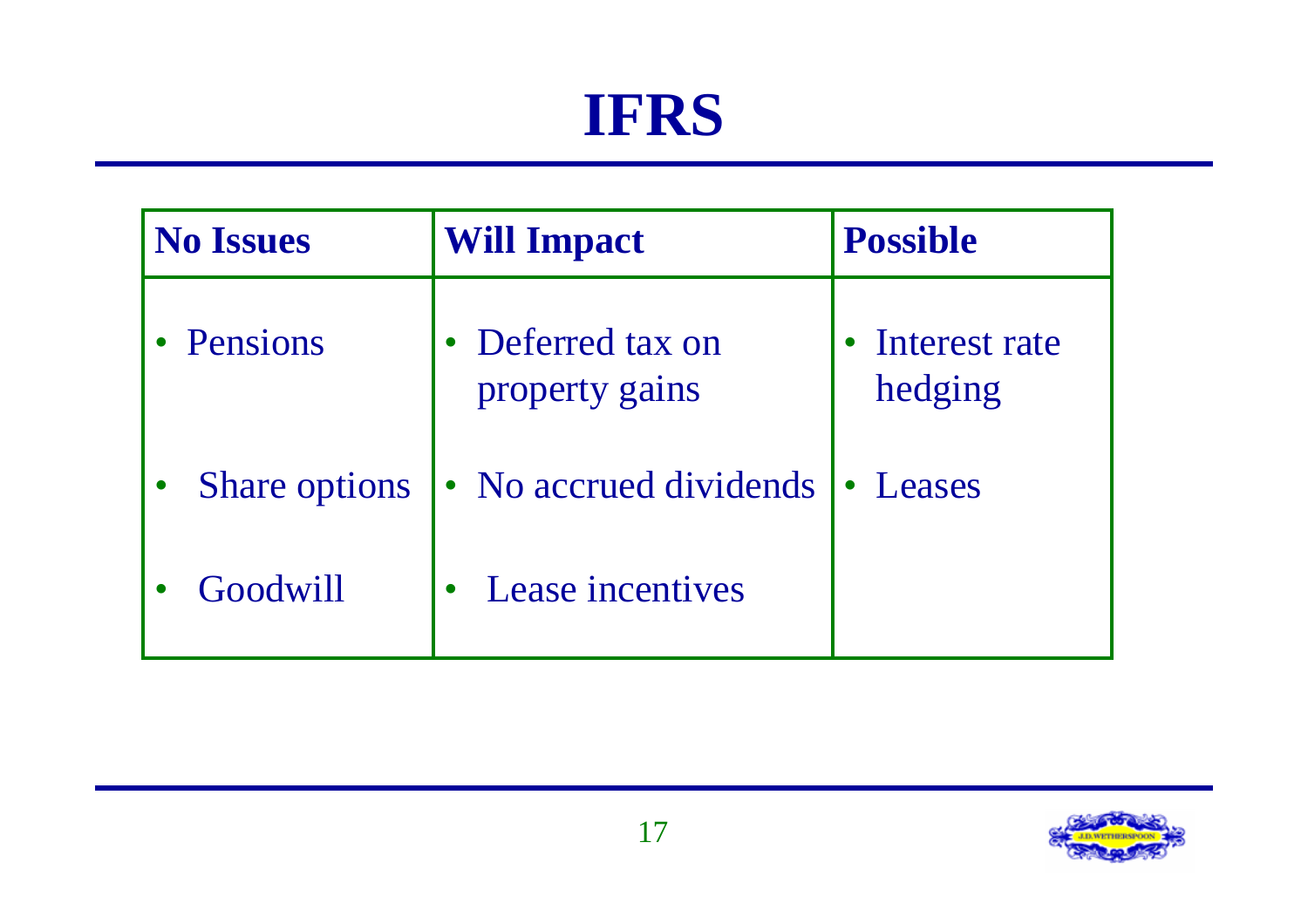# **Current Trading and Outlook**

- August  $-$  (1.7%) LFL sales
- Cost initiatives
- 2006 challenges
- Marketing activity
- New menu launch
- Strong underlying cash generation

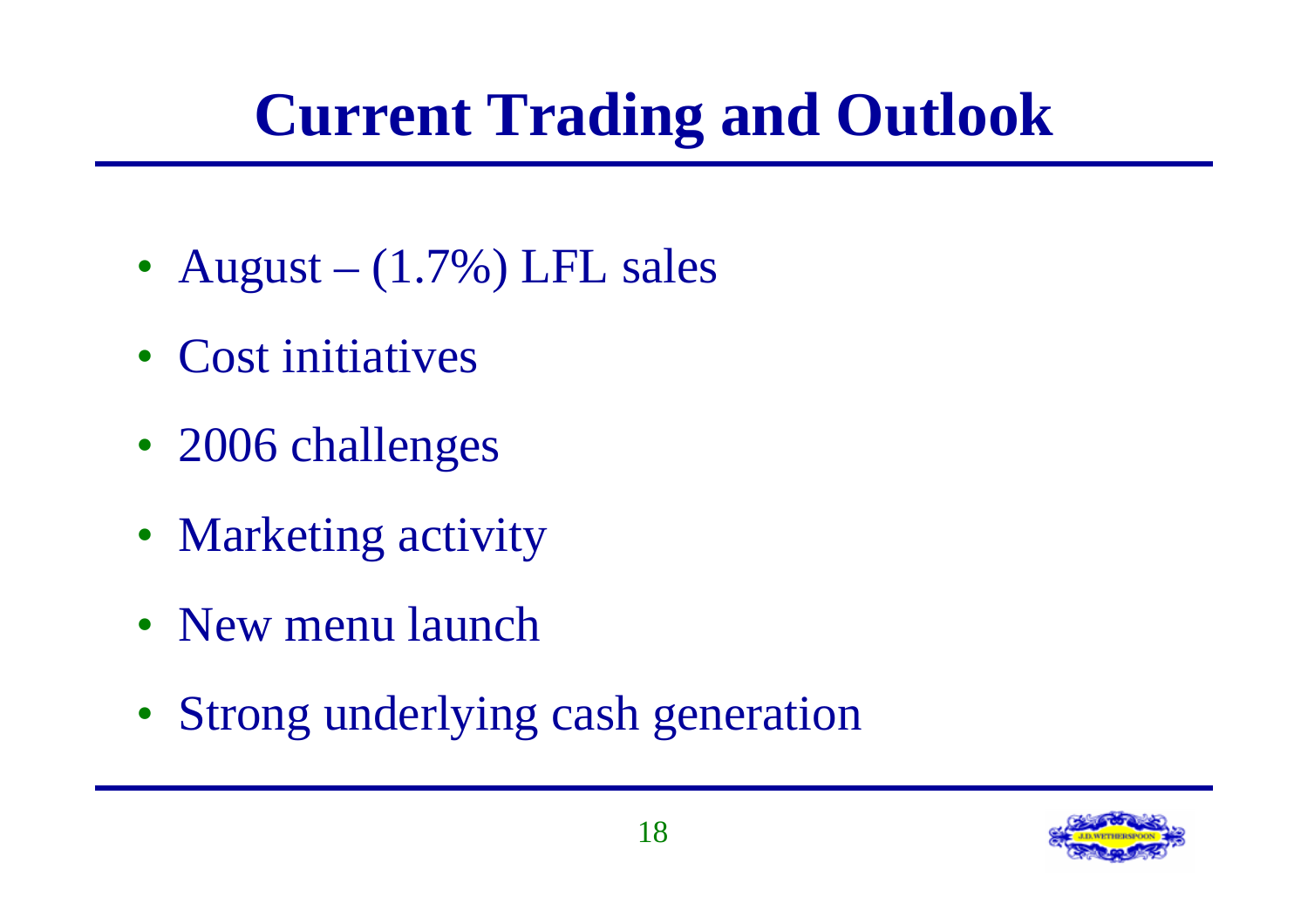# **Appendices**

- A 10 Year Financial Graphs
- B 10 Year Trends
- C Capital Trends
- D ROC/CROCCE/ROE Calculations

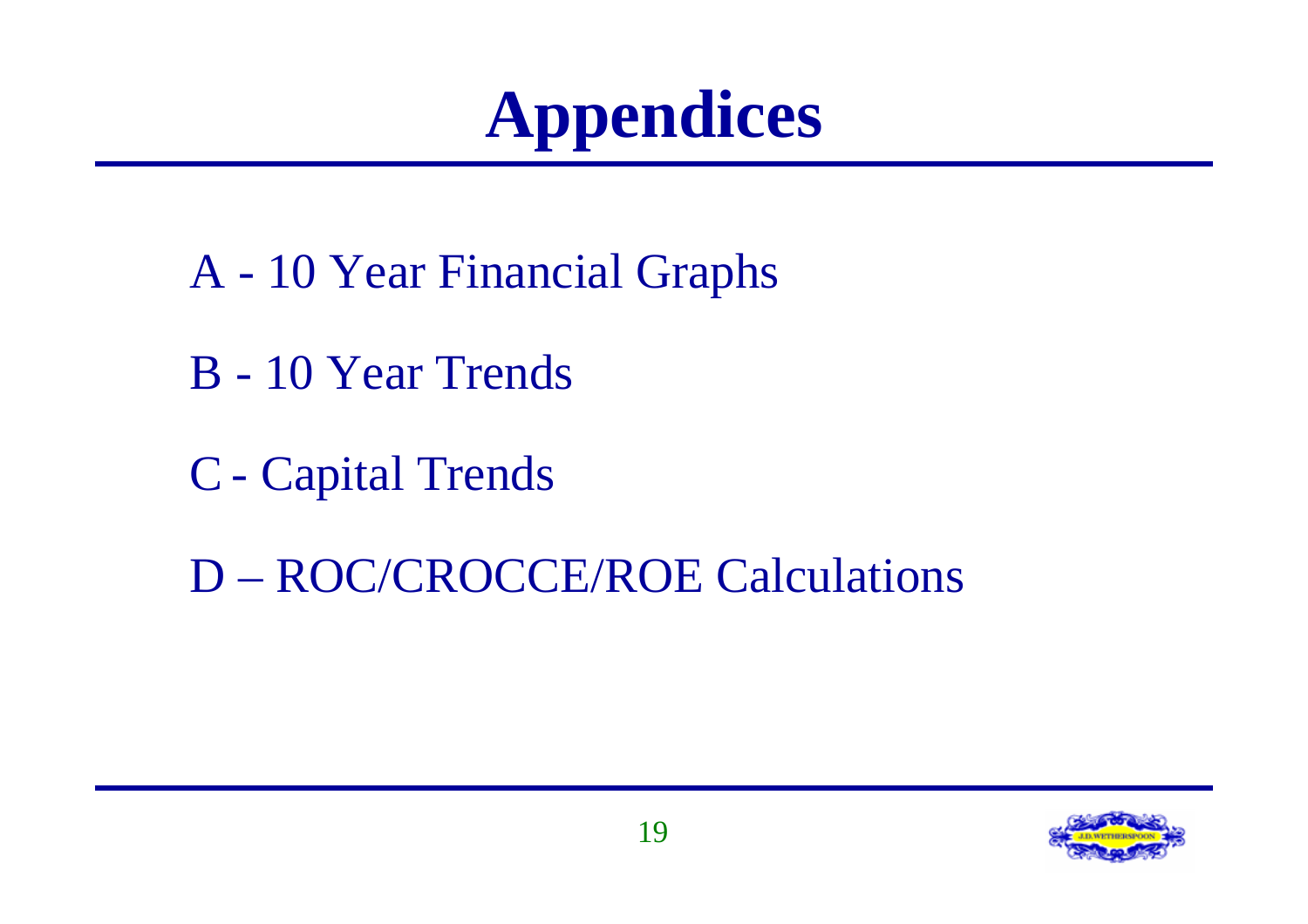### **10 Year Summary Appendix A**



**1996 1997 1998 1999 2000 2001 2002 2003 2004 2005**

**100.5**

**0100 200** **139.4**

#### **Average Sales Per Pub Week (including VAT)**



**Profit Before Tax**



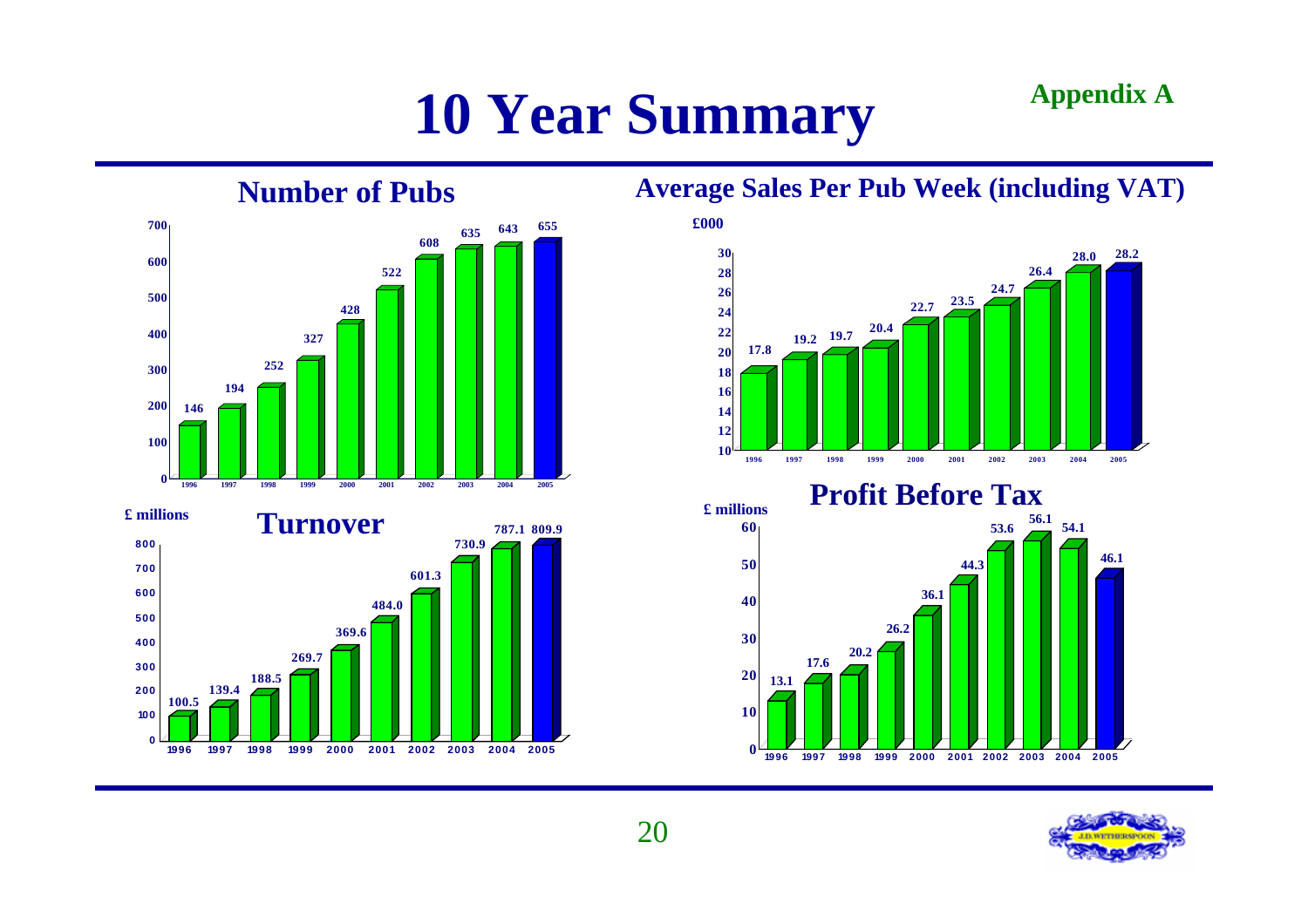#### **JDW - Financial Trends**

|                                         | 1996  | 1997  | 1998  | 1999  | 2000  | 2001        | 2002  | 2003  | 2004  | 2005        |
|-----------------------------------------|-------|-------|-------|-------|-------|-------------|-------|-------|-------|-------------|
| Sales per pub $(\text{\pounds}000)$     | 786   | 848   | 872   | 904   |       | 1,004 1,040 | 1,093 | 1,169 | 1,239 | 1,246       |
| EBITDA per pub $(\text{\pounds}000)(1)$ | 177.6 | 190.8 | 184.9 | 188.0 | 203.8 | 205.9       | 207.4 | 201.9 | 204.4 | 195.7       |
| Number of pubs                          | 146   | 194   | 252   | 327   | 428   | 522         | 608   | 635   | 643   | 655         |
| $%$ freeholds $(\%)$                    | 35    | 31    | 30    | 21    | 32    | 40          | 42    | 42    | 41    | 41          |
| $CROCCE$ $(\%)(2)$                      | 17.1  | 14.1  | 15.0  | 15.7  | 15.6  | 15.3        | 13.9  | 13.0  | 12.6  | <b>12.0</b> |
| Cash return on equity $(\%)$ (2)        | 21.7  | 18.3  | 20.8  | 20.9  | 20.3  | 20.1        | 18.8  | 17.1  | 15.8  | 14.9        |
| Free cash flow per share (pence)        | 11.3  | 14.4  | 13.3  | 20.3  | 24.2  | 29.1        | 33.5  | 38.8  | 36.7  | 37.1        |

(1) Excluding sale & leaseback

(2) See appendix D for calculation



**Appendix B**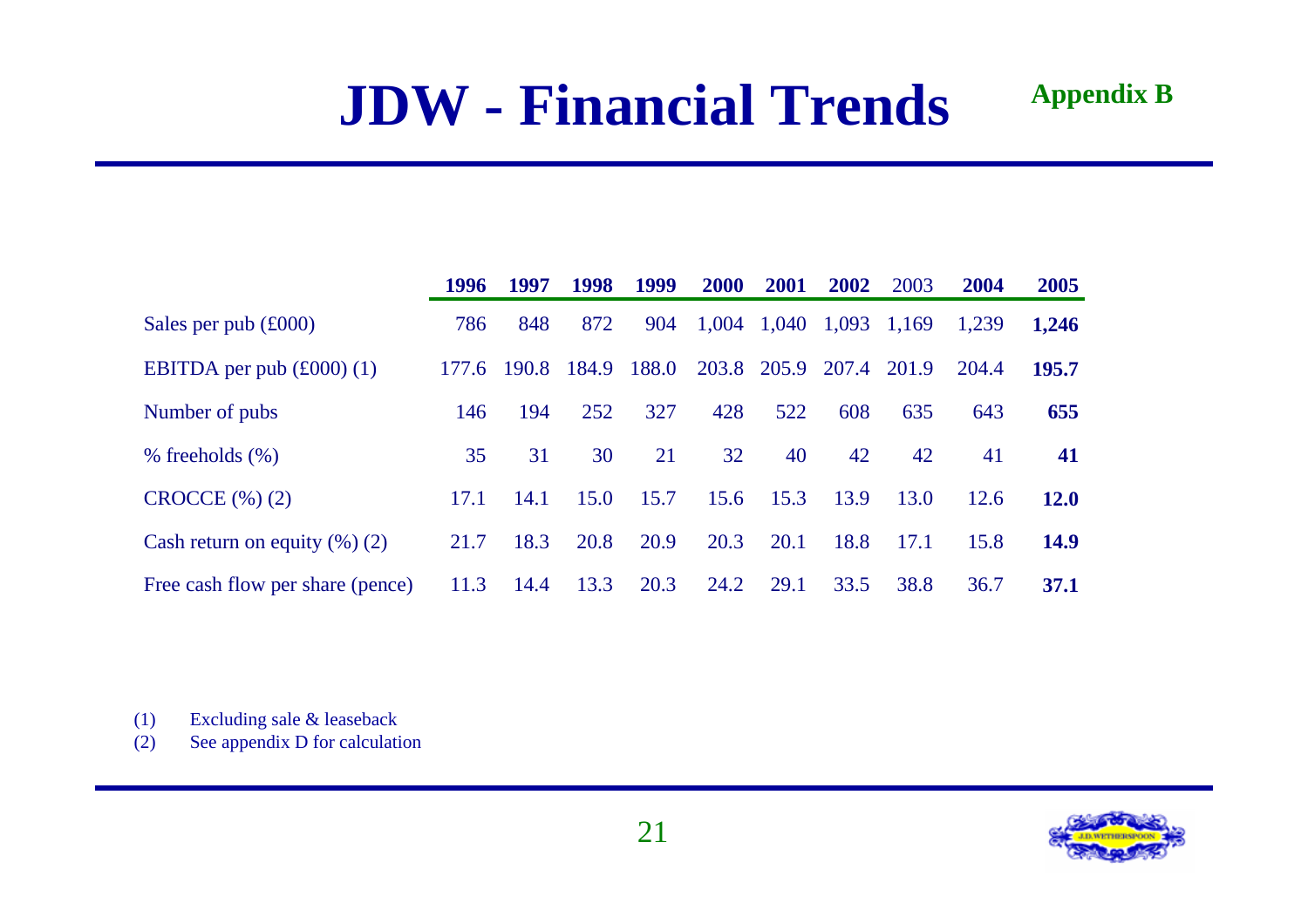#### **Capital Trends**

| <b>Appendix C</b> |  |
|-------------------|--|
|-------------------|--|

|                                    | 1999   | 2000           | 2001           | 2002   | 2003           | 2004   | 2005   |
|------------------------------------|--------|----------------|----------------|--------|----------------|--------|--------|
| Size $(sq.fit.)$ – openings        | 3,037  | 3,217          | 3,713          | 3,808  | 3,721          | 4,317  | 4,176  |
| Number of openings                 | 84     | 101            | 94             | 87     | 45             | 28     | 13     |
| % which are freehold               | 58     | 67             | 75             | 53     | 56             | 43     | 54     |
| Freehold average cost $f(k)$       | 427    | 465            | 506            | 597    | 511            | 640    | 873    |
| Average development cost $(fk)$    | 941    | 1,049          | 1,178          | 1,262  | 1,317          | 1,431  | 1,401  |
| Average cost per sq. ft.           | 310    | 326            | 334            | 331    | 354            | 331    | 335    |
| Increase in average cost $(\%)$    | 9      | $\overline{4}$ | $\overline{3}$ | $-1$   | $\overline{7}$ | $-6$   | 5      |
| Population within 2 miles          | 70,000 | 77,000         | 70,000         | 70,000 | 73,000         | 51,000 | 64,000 |
| Pub openings with beer gardens (%) | 50     | 73             | 62             | 46     | 51             | 54     | 62     |

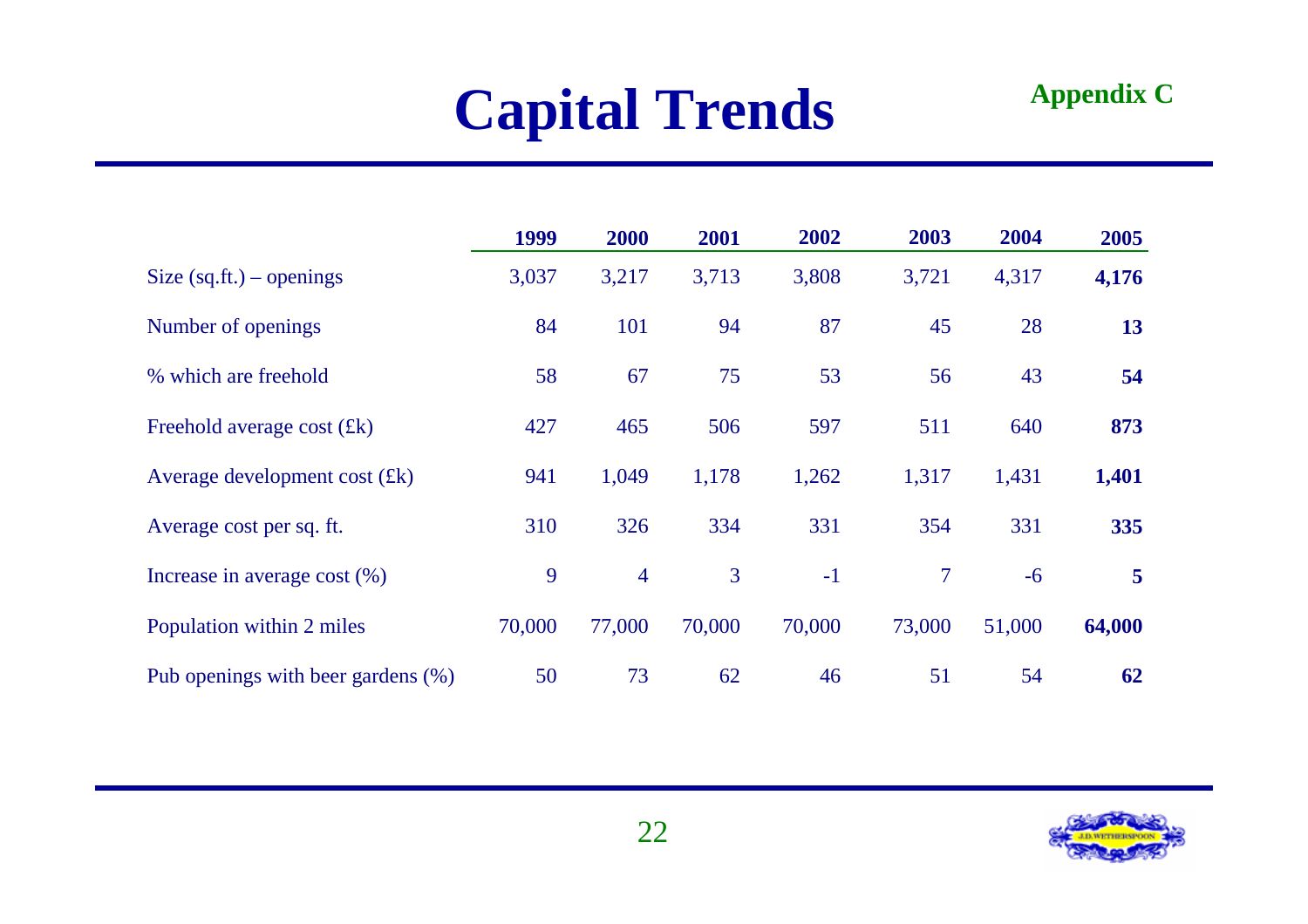#### **ROC/CROCCE/ROE Appendix D1**

|                                                           |     | 2005     | 2004    |
|-----------------------------------------------------------|-----|----------|---------|
|                                                           |     | £000     | £000    |
| <b>Profit after tax</b>                                   | (e) | 30,409   | 35,347  |
| Add: interest                                             | (f) | 24,329   | 23,554  |
| Profit pre-interest                                       | (g) | 54,738   | 58,901  |
| Add: deferred tax                                         |     | 1,377    | 5,562   |
| Depreciation                                              |     | 48,157   | 43,948  |
| Cash return                                               | (h) | 104,272  | 108,411 |
|                                                           |     |          |         |
|                                                           |     |          |         |
| • P&L return on capital $[(g)/\text{average}(c)]$         |     | $8.8\%$  | 9.3%    |
| • CROCCE [(h)/average (d)]                                |     | 12.0%    | 12.6%   |
| • P&L return on equity $[(e)/average(a)]$                 |     | $10.6\%$ | 11.4%   |
| • Cash return on equity $[(h)-(f)/\text{average}(d)-(b)]$ |     | 14.9%    | 15.8%   |
|                                                           |     |          |         |